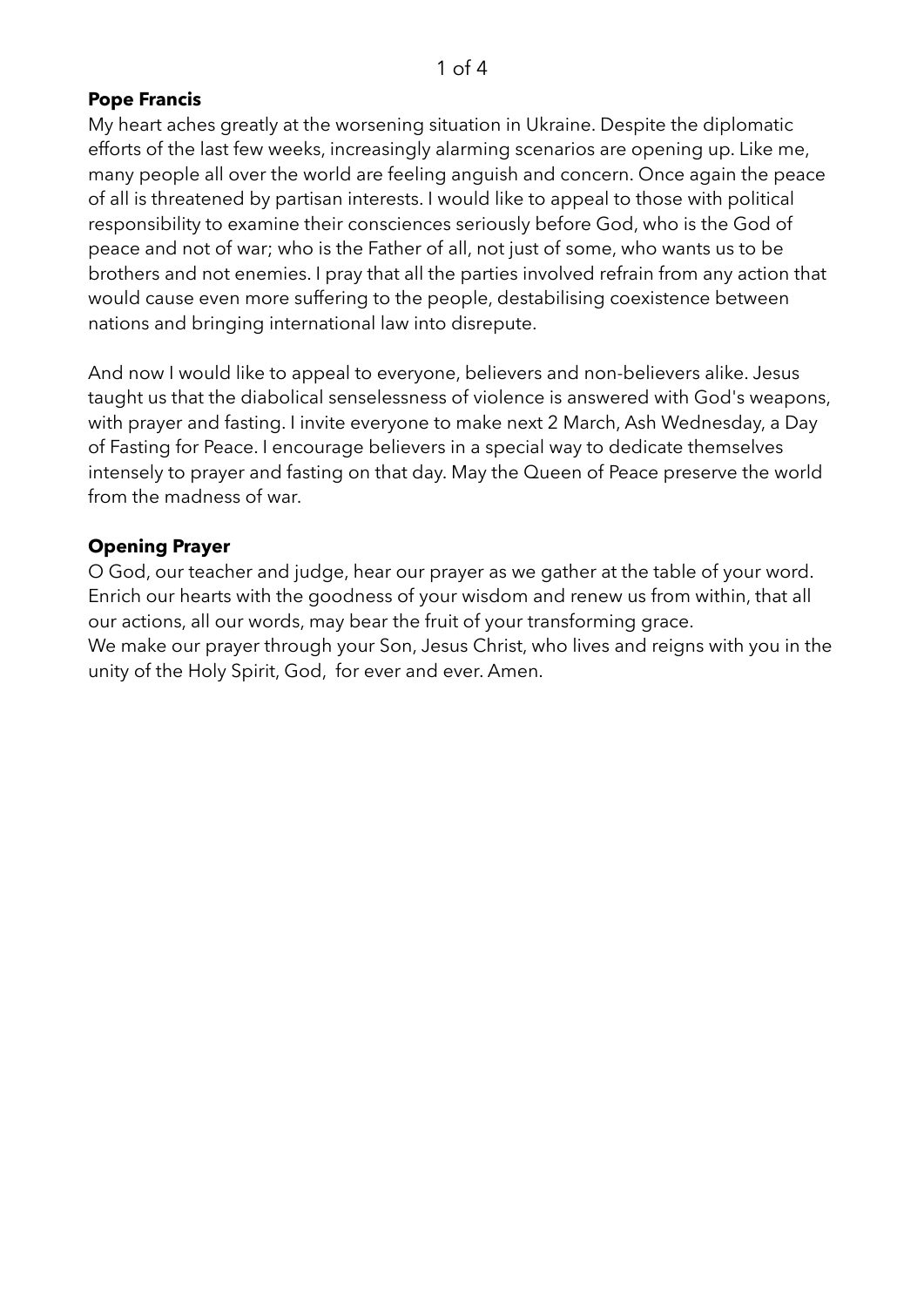# **Pro-Cathedral / Donnybrook**

26/27 February 2022

### **Welcome**

I would like to talk to you about the proposed synodal pathways, now about to be enacted in our diocese. Let me start with background. All along in our readings and prayers, we have been using English. For us, this is completely natural. For those of us with longer memories, it has been "natural" only since the 1960s. Before that, it was also natural for the Mass to be in Latin. The switch of languages was the result of a meeting of bishops in Rome from 1963 to 1965. The Second Vatican Council — a long time ago for most people — was a game-changer in the life of Catholic Church. It was not called to confront a specific question or heresy. Instead, Pope John XXIII called it to consult that whole church and to bring the church up to date. Until then, the church was defined hierarchically, from the Pope down. But Vatican II, in its reflections on the church, began not with the clergy but with the people of God, all the baptised. The proposed "synodal pathway" as a way forward for the church is a logical continuation of the Vatican II.

# **Topic**

Why is this taking place? How can I take part? Will it make any difference?

# **Steps**

**Why is this taking place?** There are negative and positive reasons. Negatively, the church has not found a way to offer the Good News of Jesus Christ effectively in our time. This is very evident in Ireland: handing on the faith is a real challenge, as every family knows. The church is also marked by a sinful history, as we also know too well. In our culture, our proclamation of the good news will always be hamstrung until we find a way to integrate women into the government and ministry of the Church. And so on. Positively, the Pope is convinced that a huge world-wide consultation will re-energise the whole project by listening to the experiences of every single Catholic. In one sense, Pope Francis stands within a long tradition: he's calling a synod of bishops in 2023. So far, so traditional. In another sense, asking for the advice of every single Catholic in the world — 1.2 billion believers — is new and vast, radical and even revolutionary. We are all invited to listen to what the Spirit is saying to the churches by listening to each other.

**How can I take part?** This has practical and spiritual dimensions. On a practical level, every parish is holding two consultations to which everyone is invited. For once, our opinion is being asked: it is an opportunity not to be missed. A great deal of preparation has been done in the diocese — inspirational documents on the website and training of parish members to conduct the consultations. You can find out what's happening in your area by going on the website.

On a spiritual level, we are being invited to listen deeply to each other, to our joys and sadnesses, to our hopes and fears, as we move forward as a community. We are invited to listen to each other with the greatest of respect. Today's gospel is a direct help. Do not judge others; instead, look to yourself first of all. As we attend to each other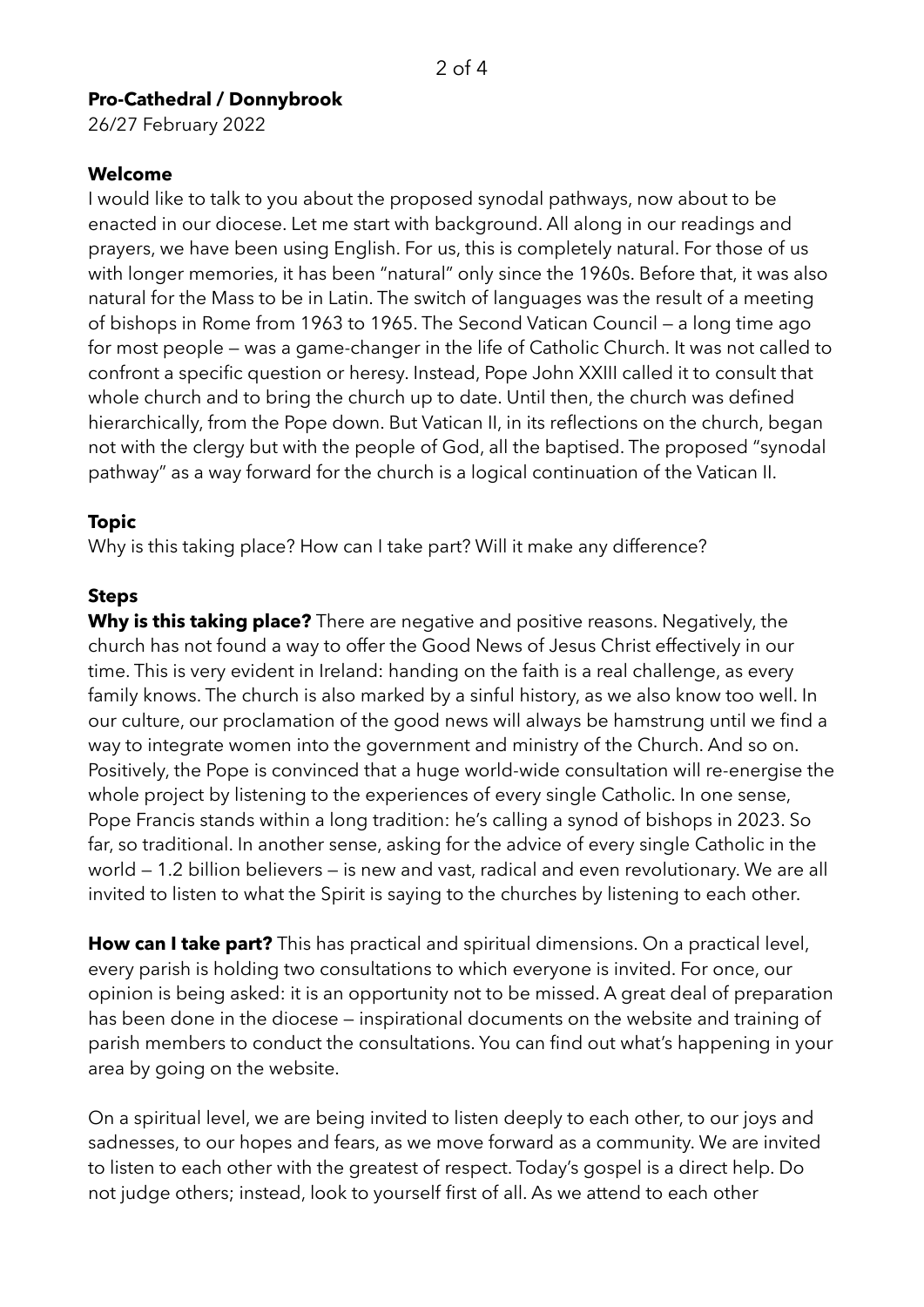#### 3 of 4

respectfully and prayerfully, the Spirit will be among us. A buzz-word for the consultation is "discernment." Discernment is a disciplined way of listening, especially listening to others. Again, today's Gospel is a help: first take the log out of your own eye, and then you will see clearly to take the speck out of your neighbour's eye.

**Lastly, will it work?** No one is quite sure. The experience of the church in South America says yes, this works. It depends a great deal on each one us: to be present, to take part, to tell my story. If we care about us the future of the faith community, the church, then we are being challenged to step to up the plate — to make the extra effort to be there and, as appropriate, to speak our minds. This is our chance to be heard: lets not miss it!

# **Conclusion**

A final comment. This vast listening process is not a once-of event. Nor is it primarily focused on a synod in Rome in 2023. Instead, it is meant to model new ways of being church, especially at the local parish level. It is a conscious continuation of Vatican II: the church is first of all the people of God.

It is both opportune and an opportunity. We need this now, as never before, so as to offer the word of life, the good news of Jesus Christ in our time. It is also an opportunity to let our voice be heard — the voice of the ordinary people of God, really for the very first time in long history of the Church.